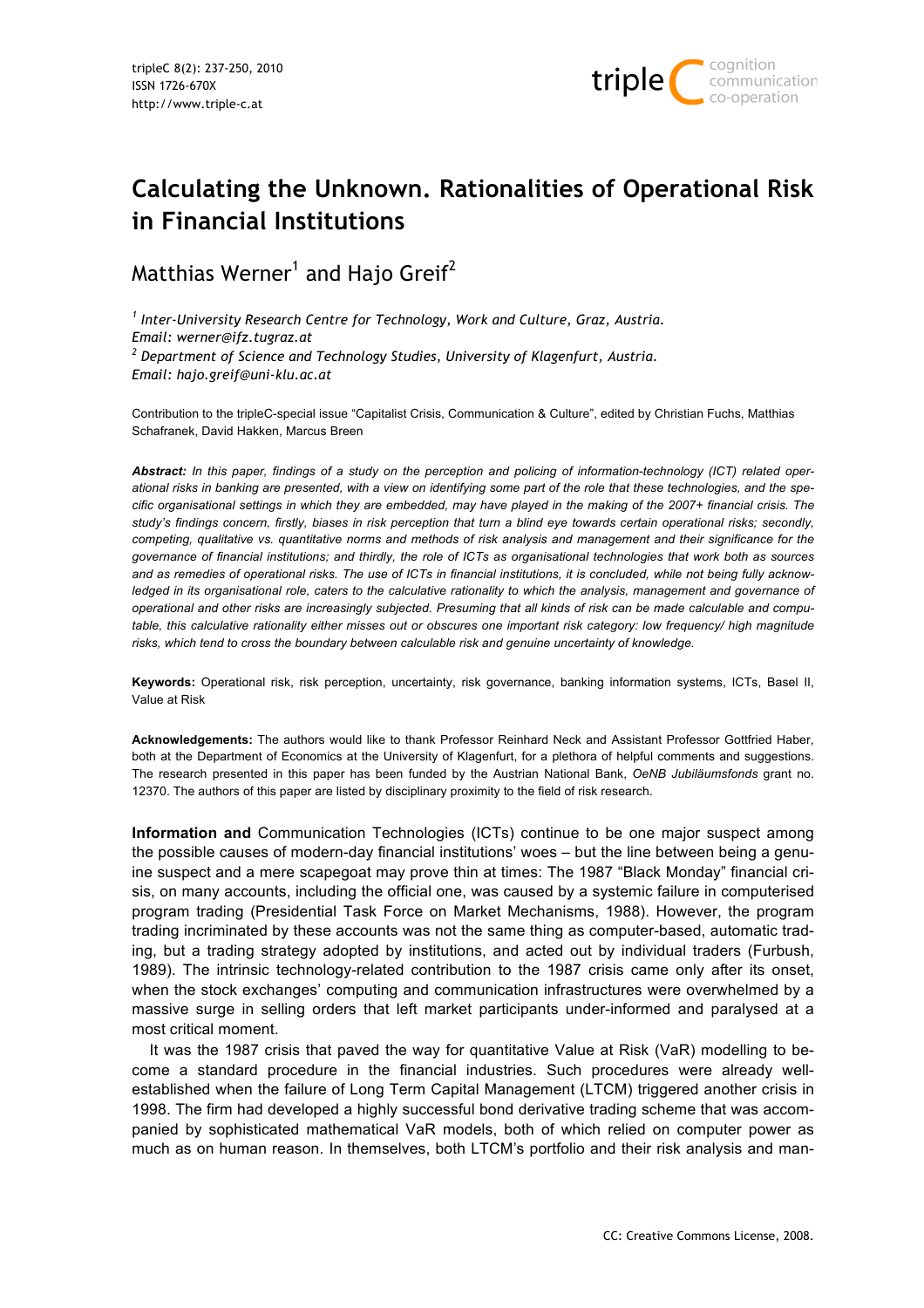agement methods appeared sufficient. What however had not been included therein was the possibility of other trading firms trying to copy their innovative model, which lead to a cumulative and self-reinforcing negative effect when the market situation temporarily turned against LTCM in the wake of the Rouble crisis (Holzer & Millo, 2005; MacKenzie, 2006, pp. 222 f, 233-236).

In either case, human beliefs and behaviours coalesced with organisational and technological factors to bring about a financial crisis with widespread systemic effects. The current crisis, we believe, provides another example that deserves an analysis that goes beyond populist blaming of individual greed or almighty computers in the financial industries – or of information technologies in the hands of unscrupulous individuals.

When the question is asked, "Did Neck Leeson have an Accomplice?" (Drummond, 2003), one might be tempted to assume that the author, in some such populist vein, intends the reader to believe that Leeson's accomplice was of the digital kind. But Drummond's point is more subtle: In the Barings Bank case and beyond, her basic diagnosis goes, the accomplice is embodied in a reliance of banking practice on information technology that is not matched by organisational structures that could themselves raise, process and evaluate information adequate to coping with a given situation.

In our paper, which is based on a study on the perception and policing of information-technology related operational risks that was conducted by the authors during the onset of the 2007+ financial crisis, we will try to identify some part of the role that information technologies and the specific organisational settings in which they are embedded may have played in the build-up of the breakdown. Not least because our study was not a study *on* the crisis, but only coinciding with its culmination, we make no claim to thus having identified the one single triggering cause of the crisis. Instead, our purpose is to give an empirical account of the possible role of ICTs as one contributing, structuring cause of the current crisis.

We will first outline the aim and methodological background of the study (sections 1 and 2) in order to then present and discuss those of our findings which we deem relevant to the topic of this special issue. These findings concern, firstly, biases in risk perception that turn a blind eye towards certain kinds of operational risk (section 3); secondly, concurrent norms and methods of risk analysis and management, their specific ways of addressing extreme events and their significance for the governance of financial institutions (section 4); and thirdly, the role of ICTs in operational risk management, especially in their role as organisational technologies (section 5). In the discussion (section 6), we will sum up the implications of our findings on the question of how information technologies may have contributed to the crisis.

### **1. Aims and Questions**

Operational risk is the youngest risk category in banking-related risk policies, by now being placed, to some extent, alongside the traditional risk categories in finance, namely market and credit risk. Being discussed since the 1990ies, the notion of operational risk was introduced to the realm of banking regulation with the Basel II framework.<sup>1</sup> By that time, it emerged from the status of a "residual risk", that is, it emerged from a purely negatively defined set of all those risks that are not either credit or market risks. This transition became manifest in two working papers (Basel Committee on Banking Supervision, 2001a, 2001b). By now, operational risk is canonically defined as "the risk of loss resulting from inadequate or failed internal processes, people or systems or from external events" (Basel Committee on Banking Supervision, 2006, p. 144, §644).

Most basically, the notion of operational risk refers to those adverse events which not only result to a firm's operations from a set of predefined causes, but it also refers to those adverse events which may arise from its operations. The notion thus includes the probable losses arising from such diverse sources like internal and external fraud, inadequate work and business practices (e.g. breaches of safety regulations, guidelines or privacy), product flaws, damage to physical assets (e.g. by natural disasters or terrorism), system failures (e.g. hardware, software, and telecommuni-

 $\frac{1}{1}$  $<sup>1</sup>$  See Power (2005) for an analysis of the discourses around the "invention of operational risk".</sup>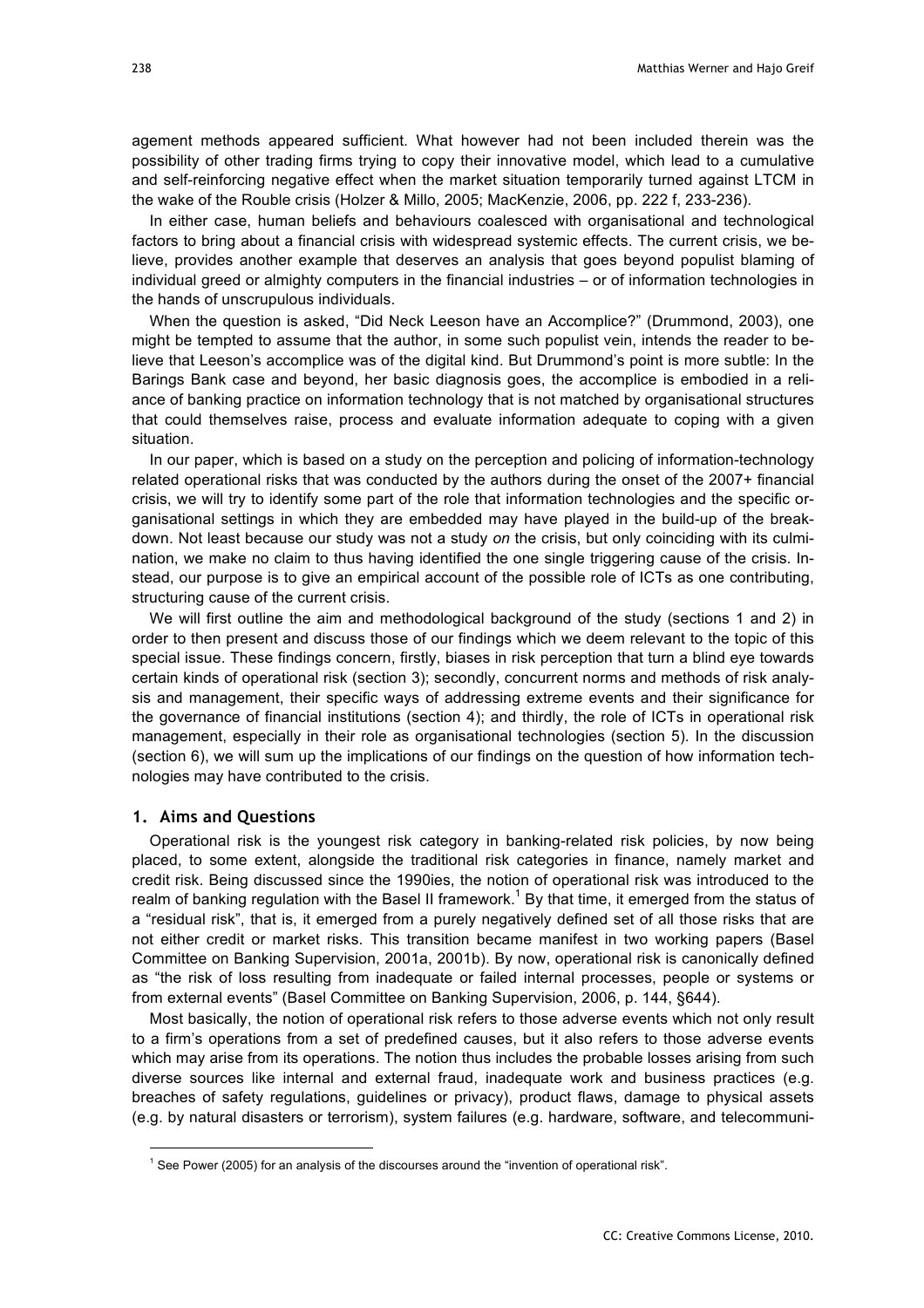cations breakdowns) and subsequent business disruptions (Basel Committee on Banking Supervision, 2003a, pp. 8, 31-33, 2006, p. 144, § 644).

In accordance with this definition, operational risk is the category into which all technologyrelated, including ICT-related, risks belong. One of the main rationales behind the introduction of the notion of operational risk lies in the observation that the increasing reliance on ICTs is prone to result in potential hazards to and from processes and systems within a firm that are of unprecedented scale and scope, and that may result in contagion effects whose scope and scale extend well beyond the firm's domain. At the same instance, the lack of precedent implies a genuine uncertainty of knowledge about the kind, magnitude and probability of the effects in question.<sup>2</sup>

Under its interpretation in economics however, risk essentially depends both on the actions of an individual actor and on the possibility of giving a quantitative measure of it. What is called a risk in economics is, firstly, a potential adverse effect an individual actor or a firm is in the position to accept or reject in the pursuit of some further goal. Secondly, in order to qualify as a risk in economics, the probability of the effect in question amounts either to a certain degree of belief in its occurrence, based on prior knowledge and principles of logical inference, or on its empirical frequency, based on observation (Carnap, 1945; Gigerenzer, et al., 1989). As distinct as they may be, both kinds of probability are subject to quantitative assessment and prediction, which allow one to determine the ratio between probability and magnitude of an adverse effect. Otherwise, epistemic uncertainty prevails – which, according to (Knight, 1921), is the very foundation of the possibility of profit (and its reverse, unexpected loss) in economic life: "If risk were exclusively of the nature of a known chance or mathematical probability, there could be no reward of risk-taking […]. For if the actuarial chance of gain or loss in any transaction is ascertainable, […] the burden of bearing the risk can be avoided by the payment of a small fixed cost limited to the administrative expense of providing insurance." (Knight, 1921, p. 46)

In contrast, in environmental and technology policy discourses, the term "risk" is used to refer to a subset both of situations of risk and of uncertainty in the economic sense. The defining characteristic of this subset is not the issue of the possibility of quantification, nor is it the issue of degrees of belief vs. relative frequency. Instead, in policy controversies, e.g. about the introduction of a new technology, especially when there is no societal consent about the relations between an expected benefit and possible unintended and maybe irreversible adverse effects, decisions are made on the grounds of other distinctions – distinctions that make for the political character of such debates. Typically there is a divergence of perspective on expected benefits and possible adverse effects between those who decide and those who are potentially affected by the effects of that decision. More precisely, although being potentially affected by such adverse effects, a number of actors may not be in the position to gain or perceive any benefit from a decision in which they may not even have participated in the first place.

Consequently, a risk, in these contexts, amounts to any adverse effect to which there is some, possibly unspecified or unknown, probability, while affecting a number of individuals or society at large without the actors in question necessarily being actors who deliberately or knowingly incur that risk. Risk, so understood, is a notion of broad extension, partly overlapping with, and analytically not always sharply differentiated from, the meaning of "hazard" or "danger" (Beck, 1986; Krohn & Krücken, 1993).

Within these contexts of risk and uncertainty, financial institutions are in a peculiar position: Trading financial risks in a knowledgeable fashion has always been the very business of banking as such. How does an industry deal with risks that are, in some important respects, unlike the risks it has been acquainted with all along? These new risks are part of an ongoing transformation of the

 $\overline{2}$  $2$  This figure of argumentation is already well established in some fields of environmental and technology risk governance into which, on these grounds, the Precautionary Principle has been introduced: "Where there are threats of serious or irreversible damage, lack of full scientific certainty shall not be used as a reason for postponing cost-effective measures to prevent environmental degradation." (United Nations Conference on Environment and Development, 1992, *no page*). While we could not expect to find actual uses of the Precautionary Principle in our field, this principle and the notion of risk and uncertainty in environmental and technology policy served as the backdrop of our analysis of how precautionary reasoning and practices may have entered into the perception, analysis and management of risk in financial institutions.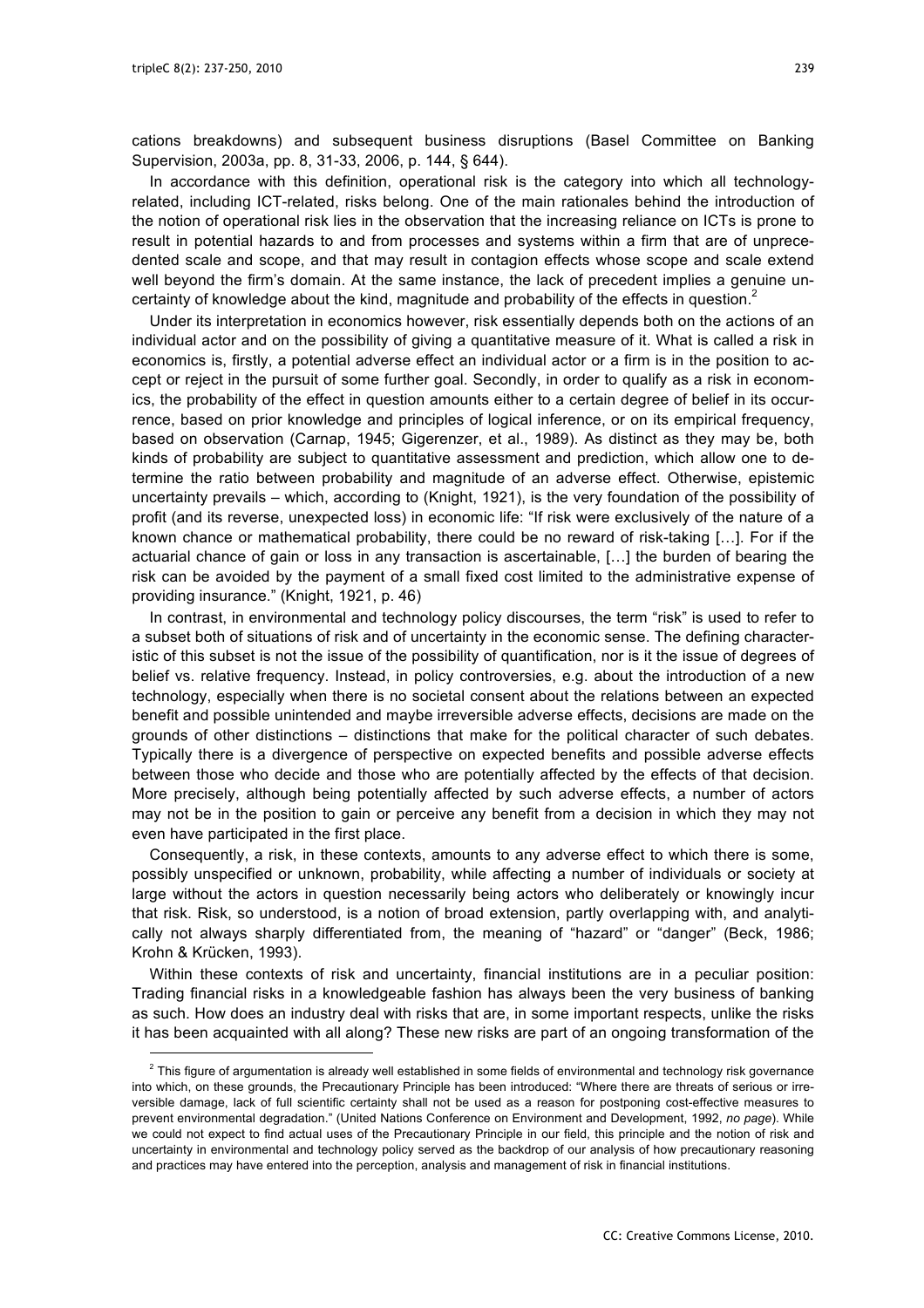financial industry from being brokers of other firms' or individuals' risks to being genuinely profitseeking, and thus, in Knight's terms, uncertainty-accepting businesses. Precisely by this transformation, they may produce adverse effects in the course of their operations that are of undefined probability and magnitude. The possible failures or side-effects of such a business' operations, if there is an element of uncertainty to them, may not be part of the standard risk calculus in finance. Are such possible effects addressed on a different level by the financial institutions themselves – or are they perhaps ignored or externalised?

# **2. Empirical Setting and Methods**

In order to empirically probe for the perception, analysis and management of operational risk in financial institutions, and in order identify what role, if any, the Basel II regulatory framework plays in fostering attitudes and practices of precaution and self-regulation therein, the authors conducted a series of 16 qualitative, semi-structured interviews with banking executives and with experts from supervisory bodies. Four banks of different sizes and, in addition, the two regulatory bodies operating on a national level in Austria were included.

The interviewees were chosen by their proximity to fields relevant to the management of operational risks. From each bank included in the study, we solicited interviews from senior executives in each of the following functions, which will be coded in subsequent interview citations as indicated:

- Operational Risk Management (henceforth *orm#*)
- Internal Audit (henceforth *aud#*), with ICT focus
- Information and IT Security (henceforth *ins#*)

Besides the banks, we approached experts from different institutions that are concerned with the analysis and governance of operational risk, and that are in a position to address the entire financial system:

- Supervisory bodies (henceforth *sup#*)
- Operational risk and financial market analysts (henceforth *ran#*)

All interviewees were located at Austrian institutions and were interviewed live, in sessions of approximately one hour each that were, with two exceptions, tape-recorded and verbally transcribed at full length. The interviews took place between March and early October 2008, with only the last two interviews coinciding with the events around and after the bankruptcy of Lehman Brothers. These events were however not made a topic of the interviews, being mentioned only parenthetically.

The interviews themselves followed the paradigm of the expert interview ("Experteninterview": see Bogner, Littig, & Menz, 2005; Flick, von Kardorff, & Steinke, 2003; Meuser & Nagel, 1991, 2009; Vogel, 1995). This kind of interview is the method of choice in situations of exploratory demand, when a study's field has not or only insufficiently been surveyed to date. To this purpose, the subjects under investigation are not viewed as members of a social group that is inquired for its specific modes of interaction, but as individuals in specific professional or institutional functions with specific – expert – knowledge pertaining to those functions. While the subjects' knowledge as such, *qua* propositional content, is relevant to the topic of the study, this knowledge will not simply be taken for granted. After all, replies will be replete with subjective opinions that intermingle with validated public knowledge. Consequently, the way in which these elements intermingle becomes a topic of inquiry in itself.

In accordance with this genuinely qualitative paradigm, the interviews aimed at an open dialogue in which experts explain and explicate the concepts they use and the practices they are engaged in. To this end, we used semi-structured guidelines that, building upon first observations and readings on operational risk in banking, were divided into six main sections:

- 1. the definition and interpretation of operational risk on subjective and corporate levels
- 2. the exemplary identification of concrete operational risks and their properties
- 3. the interpretation of precaution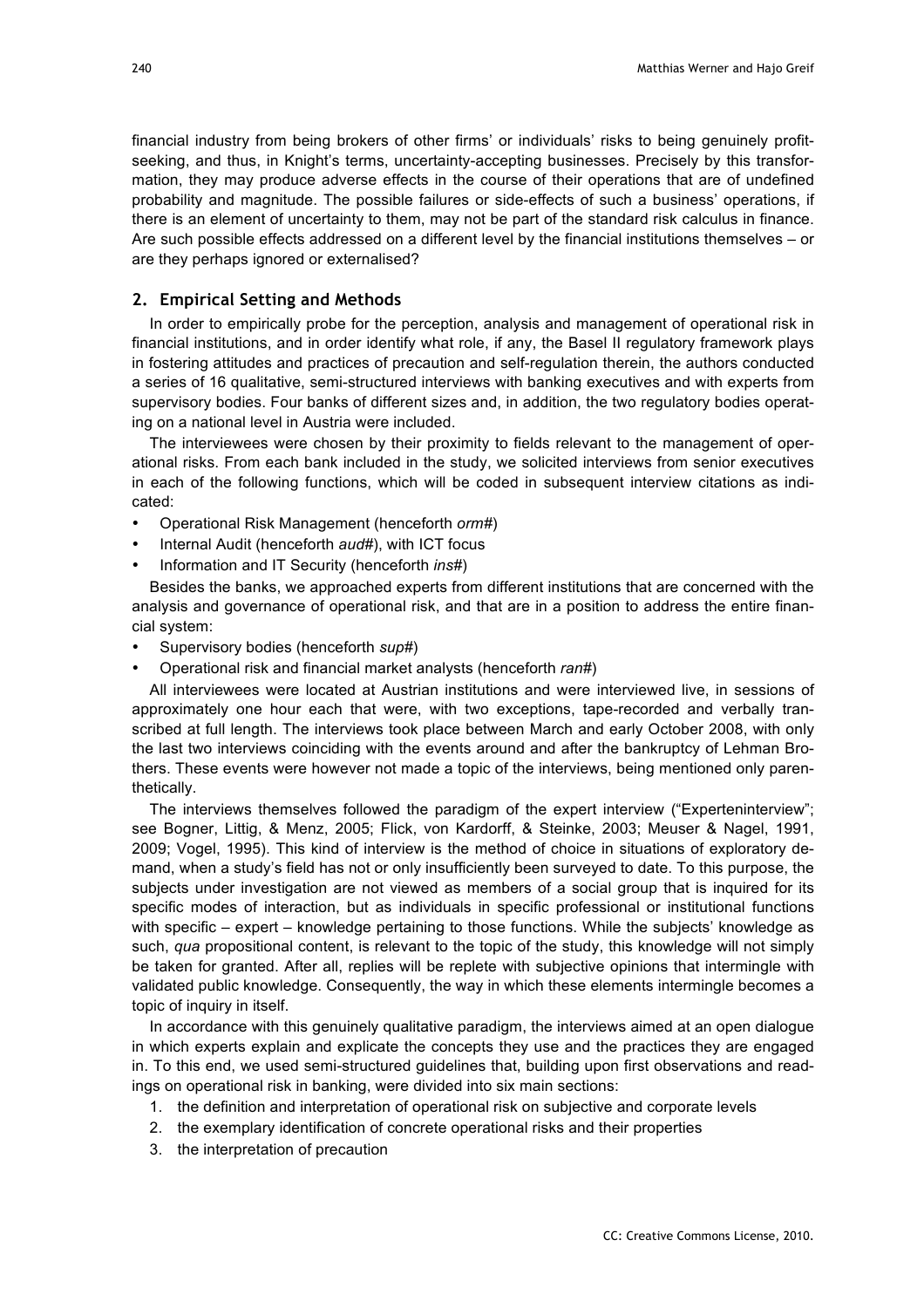- 4. the role of ICT-related risks
- 5. institutional arrangements concerning operational risk
- 6. the role and value of Basel II in operational risk management

The questions placed within these sections aimed at opening up the experts' specific professional knowledge to analysis, and at providing insight into their institutions' strategies, but they also were – where applicable, depending on the specific topic of each section – designed to provide space for more problem-oriented reflections that allowed for an analysis and interpretation of the interviewees' framing of problems and the contexts of their professional practice.

The analysis of the transcribed interviews was based on the identification of content categories that were derived from a first in-depth reading of the interviews that was matched against the guideline's structure, and that served to correct it where required. The categories thus were crafted into a homogeneous set into which, for each interview, paraphrases and quotes as well as some annotations could be entered. Subsequently, statements from different interviews, as they had been ordered along these categories, were cross-examined, with recourse to the transcripts and to the statements' context, and with the interviewees' functions and positions being taken into account. The patterns detected in this process formed the basis for our empirical hypotheses.

# **3. Perception and Conception of Operational Risks**

In our survey, there was a widespread agreement detectable on two peculiar properties of operational risk in terms of how it is being conceived of: Firstly, it is considered to be a matter of uncertainty much more than of calculable risk; secondly, it is mainly perceived as a downside risk, where exposure to potentially adverse effects is not matched by any expected gain. This sense of particularity, and the cautiousness concomitant with it, are however contrasted by three commonly found biases in the perception of these risks: On the level of concrete cases and examples, operational risks are mainly perceived as external threats to the bank's operations, not as threats emanating from these operations; even if effects from the institute's operations are taken into account, in most cases the possibility of contagion effects is only remotely considered; and operational risks of either sort are mainly perceived as a matter of the possible failure of systems, not of side-effects of their normal operations.

Our interviewees, being in charge of analysing and managing operational risks, frequently highlighted the specific implications of operational risks as being less well circumscribed, more complex, less investigated, less predictable and thus more difficult to manage than credit or market risks, and thus asking for different ways of capturing and addressing them *(aud2&3, ins3&4, orm1, ran1&2)*. For the most part, the specific uncertainty of knowledge pertaining to operational risks was equalled with a lack of quantitatively based knowledge, that is, with the scarcity and unreliability of data, and with uncertainty about the methods and models appropriate to analysing those data *(aud1&2&3, ins3, orm3&4, ran1&2, sup1&2)*. In some, but not all cases it was conceded that such uncertainty might be principled, and thus irresolvable – which was deemed to highlight the importance of a sensitivity to, or knowledge of, one's own limits of knowledge *(aud1, ins4, orm3, ran1)*. The distinction between supporters of this view and those who argue that the information deficits typical of operational risk will be overcome by means of more experience and more comprehensive data collection *(orm4, sup1)* does not correlate with differences in professional function. Moreover, there was no strict disjunction of views detectable, but a certain ambiguity of the form: "Quantification is extremely important to us, but we should be aware of its limits" *(ran1)*.

At first sight, the second particularity of operational risk noticed by many of our interviewees, namely its apparently predominant or even exclusive nature as a downside risk, may seem independent of the first one. Operational risks, it is argued, simply exist, and they do exist already by virtue of entering into business activities in the first place, while credit and market risks are much more a matter of a firm's choices and actions on the market *(orm4, sup2)*. Operational risks thus appear as something external to one's own domain of action that may eventually be controlled, but, apart from well-predictable, low-loss risks that can easily be factored into one's calculations, they are nothing that, prima facie, one could and would deliberately take under the expectation of some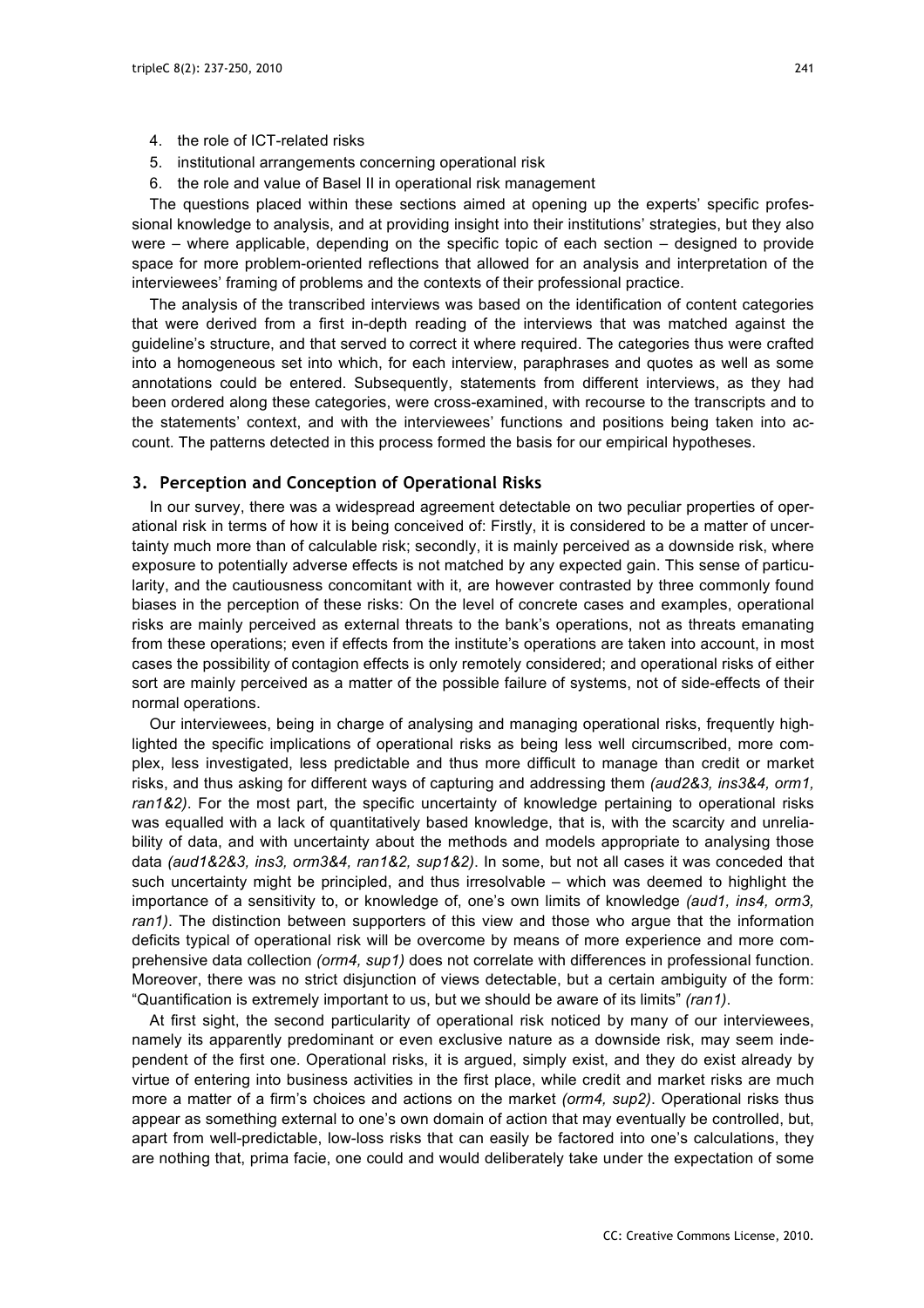gain. Any gain that could possibly be incurred is deemed a secondary benefit *(aud1&2&3, orm1)* – although the possibility is mentioned of tacit consent from the management's side with risk-laden practices, which will be maintained as long as these practices are profitable, and which will be immediately withdrawn when losses ensue.<sup>3</sup>

In being conceived of as involuntary and inherently downside risks, and in being associated with uncertainty of knowledge, operational risks converge towards the image of risks as external and involuntary hazards that is drawn in the concept of risk in some quarters of the social sciences. This very convergence may help to explain the three above mentioned peculiarities, or biases, in the perception of concrete operational risks that run counter to the conception of nature of operational risks we observed.

It has been one of the earliest findings in the social inquiry into risk that there is a tendency to recall spectacular, dramatic events more easily than distributed events or gradual processes, in spite of identical gross effects. This is called the "availability bias" (Tversky & Kahneman, 1974), which may partly account for external events of this kind being the most widely cited examples of operational risks in our interviews. Examples included terrorism *(orm2&3&4, sup1)* and war *(ins3, ran2)*, pandemics *(ins1&2&3)* and earthquakes *(ins1, orm4)* on the one hand and cyber crime *(aud2, ins 1&3, sup1)*, neglect *(ins1&4)* and fraud *(aud2, ins1&4, orm1&4, ran2, sup1)* on the other. The common denominator of these examples is however not only their spectacular nature, but also their characteristic of being external threats to the firm's operations, not risks arising from systems and processes within one's own institution, and thus from one's own activities. Risks of this latter kind were mentioned with notably lower frequency and emphasis *(aud3, ins2&4, ran2, sup1)*.

There was the implicit, and sometimes explicit, assumption detectable in our interviews that one's own firm or department is in control of those risks which fall into one's own proper domain of action – which, in our case, includes risks connected to banking information systems, for whom to ensure availability, integrity, and confidentiality the proper procedures were deemed in place *(aud1&2, ins2, orm2&4)*. On the most general level, technology- and process related risks were perceived as considerably more predictable and controllable than risks arising from external events or from human misconduct *(aud2, ins1&2, orm2, ran2)*. This observation is in accordance with another finding established in early risk research, namely that those risks which an individual perceives him- or herself to be in control of will be deemed more acceptable by that individual than an external threat, even if the likeliness and magnitude of the adverse effects are comparable (Starr, 1969).

Contagion effects, that is, systemic effects that are not limited to a damage to the firm itself, but reverberate through the entire banking system or perhaps beyond, if considered at all, were not normally seen as possible results of one's own firm's activities, on the grounds of the assumption that domestic banks, and one's own house, are too small to matter on the systemic level *(aud1, sup1)*. Possible contagion effects of more limited scope were mostly seen on the reputational level. Although reputational risk is explicitly excluded from the Basel II definition of operational risk, the most serious trouble that is feared to ensue from a large-scale operational failure within a bank is a reputational damage that may far exceed the initial loss and that eventually may become lifethreatening to the firm *(aud2, ins1&3&4, orm2, ran1)*.

Only in two interviews, there were hints to be found at operational risks other than failures of systems, people or processes *(aud3, sup1)*: the possibility that systems work properly along the parameters specified for them, while the very process or product which these systems enable or in which they are implemented is either incongruent with the external conditions in which it is placed, or accompanied by unexpected side-effects that cause losses. In such cases, the term "inadequacies", which is included in the operational risk definitions in Basel II, might be more suitable to capture the point. However, not only in our interviews, but also in the Basel II-related documents most widely cited by the practitioners in the field (Basel Committee on Banking Supervision, 2003b, 2006; OeNB and FMA, 2006), any further elaboration and all examples exclusively refer to failures.

<sup>-&</sup>lt;br>3 This is what is suggested to have happened in the Société Générale trading loss incident in 2008, see *(orm1&4, sup1)*.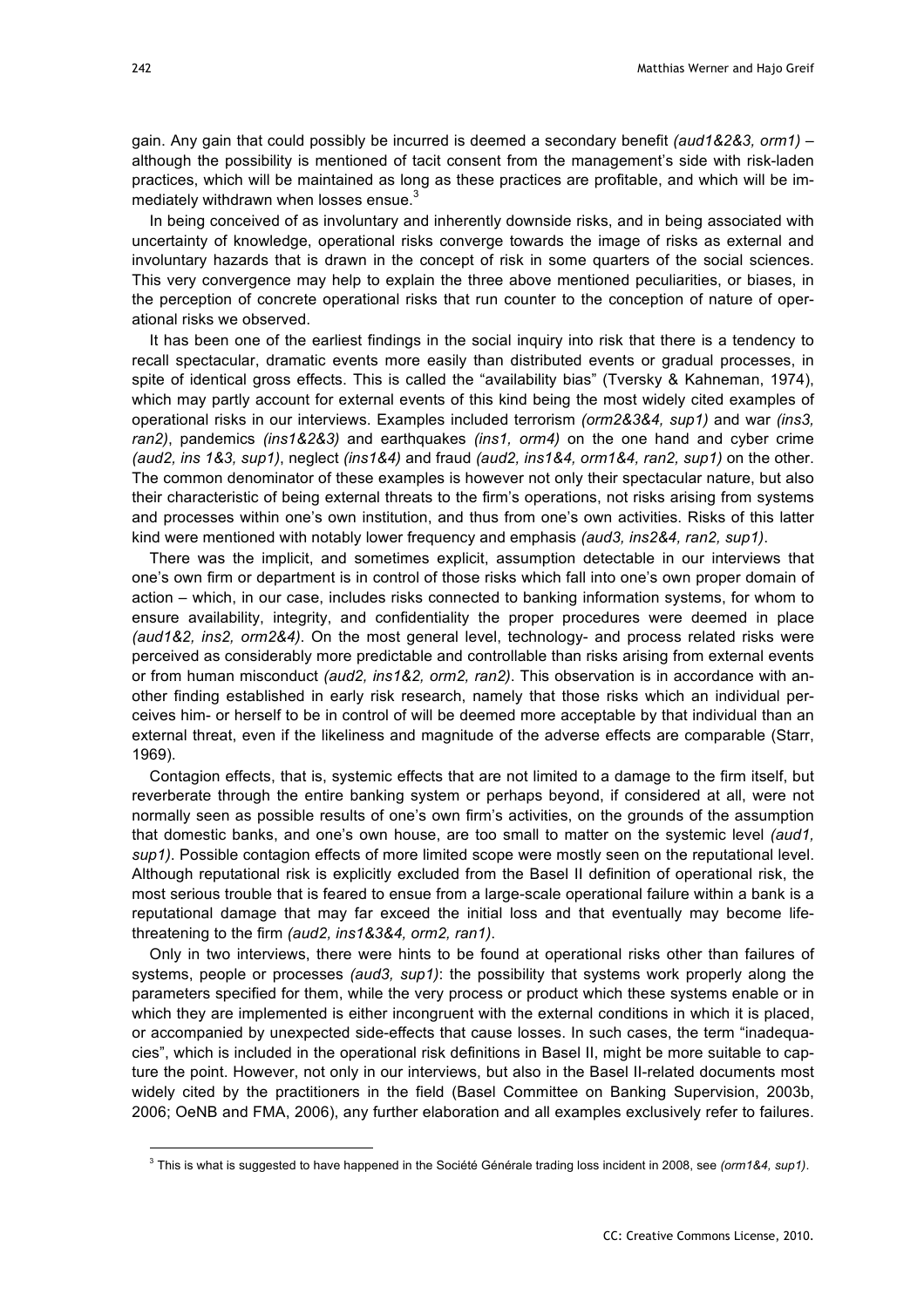Of course, inadequacies of processes and systems ultimately also result in some kind of failure, but the process leading to that failure is not a process that fails, but a process in whose design either some of its collateral effects have not been anticipated, or in which some unforeseen changes in its contextual conditions obtain. It is not a process that fails to reach its goal or that is inadequate to its goal or that fails to have an adequate goal, but a process that is inadequate to some of the conditions under which it, probably unfailingly, operates in pursuit of its, arguably adequate, goal. In such cases, the wider organisational context of the system or process needs to be taken into account – a topic to which we will return in section 5 below.

In partly neglecting this latter possibility, as well as in focusing on the one's own firm's risk exposure to unpredictable, external threats, while having only a limited view on possibly contagious adverse effects from one's own activities, the risks of one's own activities are shielded from a realm of external hazards, and thus a domain of assumed control is shielded from a domain of uncertainty. The subjects of our study are well aware of the dangers emanating from this latter domain, while to some extent neglecting the possibility that the extensions of those domains may overlap under certain conditions, and that the environment in which one's activities are placed may make a difference as to which domain, that of risk or that of uncertainty, these activities and their effects will ultimately inhabit.

# **4. Analysis, Management, and Governance of Risk: Variant Rationalities**

Apart from biases in the perception and conception of operational risks, yet in response to the underlying question of what kinds of risk one is confronted with, and of what knowledge is available about them, there was an interesting approach to the analysis and management of operational risks that we could detect in our survey – however more on an organisational than on an individual level. This approach reveals an, at least implicit, endorsement of the dual nature of probability as relative frequency and as degree of belief, as it has been acknowledged in much of the literature on probability (e.g. Carnap, 1945; Hacking, 2006): Especially after the introduction of the Basel II framework, there are approaches to risk analysis to be found in financial institutions that, in a first step, acknowledge and combine the two kinds of probability. Such analysis recurs to frequencies of adverse events as an empirical base wherever such frequencies are available, while resorting to the experience, or at least the informed opinion of, mostly internal, experts if that empirical basis is found too narrow for tenable generalisations. These degrees of belief may be, and ultimately are, quantitatively measured, but, for the most part, are first introduced under qualitative premises. Resort to degrees of belief is taken in those cases that have dominated the debates about, and the perception of, operational risk: low frequency/ high magnitude events.

One might expect that, in a second step, measures of risk analysis and management are chosen along a likewise dual, quantitative/ qualitative approach. Such expectation might be warranted by the observation that, in the Basel II Capital Accord, a two-tier, quantitative and qualitative concept of risk governance is outlined, which is partly reflected in two of the three "pillars" of the framework. While the calculation of the banks' minimum capital requirements on the grounds of statistical data and mathematical models of risk is addressed in the first pillar, the second pillar articulates qualitative regulatory requirements for risk management in financial institutions.

In the first pillar, three measurement approaches for the calculation of capital requirements for operational risk are outlined: the Basic Indicator Approach (BIA), the Standardised Approach (STA) and the Advanced Measurement Approach (AMA). The banks in our survey adopted either one of the latter two approaches. There is a clear normative hierarchy between the three measurement approaches: While the BIA and STA are not or only indirectly risk sensitive, the AMA, whose implementation within a bank requires supervisory approval, is designed to provide incentives for improving methods of risk analysis and risk management. At least for larger and more internationally oriented banks, an adoption of the AMA is the regulatory desideratum. Although the details of the mathematical models to be applied under the AMA are dependent on each bank's specific business and risk profile, banks generally are expected to calculate operational Values at Risk for their business lines and operations, from whose aggregation, pending supervisory approval, the capital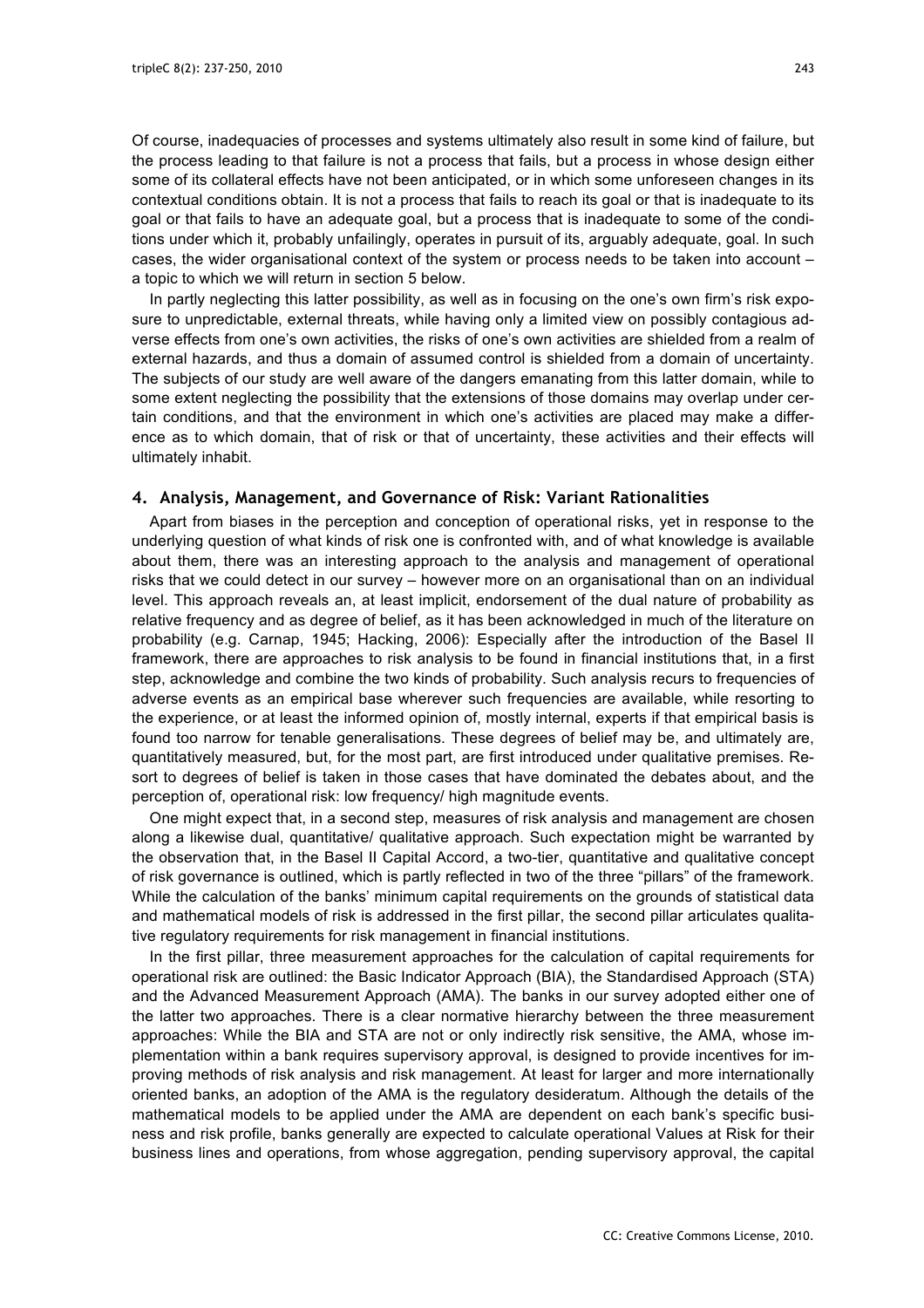requirement is generated. In the second pillar of Basel II, prerequisites for the regulatory body's approval of the AMA are defined. In order to be allowed to use the AMA, the bank has to prove that it has installed an independent and sound risk management function, including effective internal controls, organisational or technological measures of loss prevention and business continuity management (BCM). These functions and practices are based on established standards, on qualitative assessments or on risk awareness measures rather than on statistical figures.

This dual approach to operational risk management under Basel II has an echo in two different professional self-conceptions that Power (2007), in his study on risk management discourses, terms "calculative idealists" and "calculative pragmatists" respectively, according to the emphasis they place on the respective sides of the regulatory framework. While the former act under the premiss that an organisation's risk can be satisfyingly or even sufficiently represented in VaR figures by applying the calculative methodologies already established in the market and credit risk fields, so as to transform uncertainty into calculable risk, the latter appear to be more sceptical of such figures and more pluralistic about methods of operational risk management. The tension between these two rationalities is rooted in "different bodies of knowledge with a claim on the management of uncertainty: auditing and finance" (Power, 2007, p. 122). Of course, these characterisations are highly idealising, and we did not encounter one single interviewee who would have exclusively endorsed the idealist approach (it can and must remain an open question whether tactical considerations of the interviewees may have played a role in this). A more interesting observation is that our analysis of the interviews revealed that these rationalities play a certain role in the practical approaches to measuring operational risk, in terms of reflecting two logics of the management of uncertainty that interact in a particular way.

First of all, the advanced quantitative approaches themselves produce results that contain some degree of uncertainty, both for the problem of scarcity of data on which loss distributions could be modelled, and for ambiguities and potential insufficiencies in model-building. One common concern with VaR models is that, for being based on normal probability distributions, they tend to underestimate the "fat tails" of the distributions so modelled, that is, they tend to underestimate the part of these distributions that contains the particularly rare, but particularly harmful loss events. Not only are data about such events too scarce, by definition, as it were. The time-span covered by VaR models is also found to be too short, and the future is found to be modelled too much like the past (Taleb, 1997).

In the absence of adequate loss data and comprehensive models, on some approaches, subjective estimates of in-house experts are included. The experts' task is to estimate the likeliness and magnitude of some adverse event on the grounds of their best knowledge and experience. These estimates are measured as degrees of belief, so as to produce inputs for quantification. More precisely, they are rendered in such a form as to allow their integration into a conceptual framework that is based on relative frequencies *(aud1)* – but whose numerical precision is not quite as important as its general and standardised applicability *(ins4)*. This kind of approach is cited as a common practice in banking and can be termed "synthetic" (Hechenblaikner, 2006, pp. 33, 37, 89).

Another source of uncertainty lies in the freedom that is given to the design of loss distribution models under the AMA. There is a variety of ways of mathematically modelling loss distributions, all of which are in accordance with the VaR paradigm, but none of which is established as an unequivocal standard in the field. At best, this freedom allows risk analysts to choose a model that fits the particular conditions within the bank. Viewed less charitably, it allows analysts to craft the models towards producing a favoured result, so as to meet the expectations of the board or the regulating authority. However, we could observe that, from the operational risk analysts' points of view, the absence of one undisputed standard model that would have the merit of scientific proof appears not only as a source of freedom but also, to some extent, as a source of irritation *(orm1&2, ran1)*. Thus, the significance of the risk indicators that are produced has to be regarded as limited. At worst, the mathematical accuracy they suggest may be a figment.

Given our observations on the frequent insistence on the importance of qualitative methods in risk management *(orm1&3&4, sup1&2)*, of the perceived importance of common-sense judgment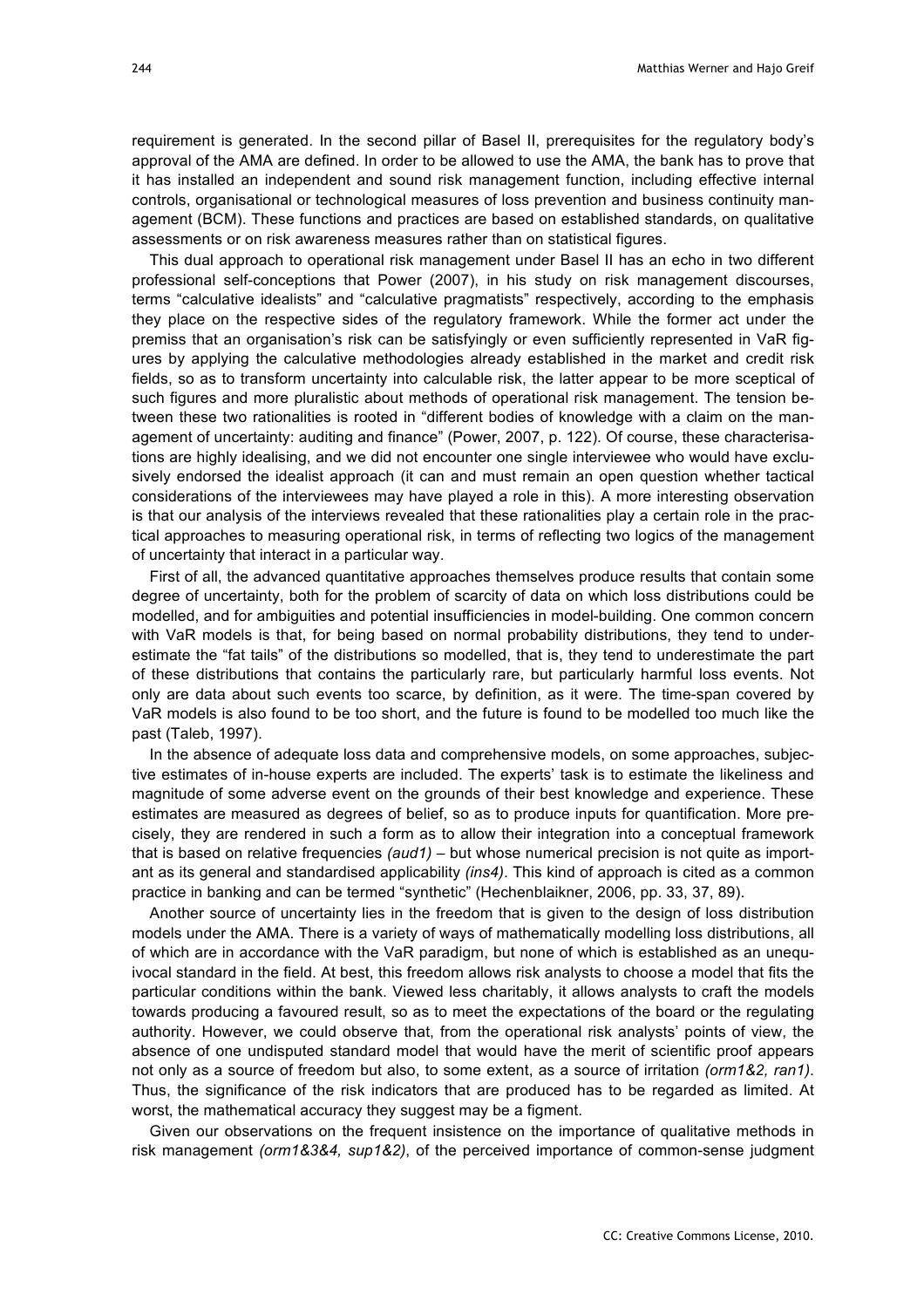as their conceptual source *(ins1, orm1)*, and of the widespread criticism of exclusive reliance on quantitative methods (see section 3 above), one might assume that the management of operational risk, on the level of individual organisations, is at variance with the quantitative paradigm in some respects, instead conducing risk management in the spirit of calculative pragmatism. This holds true, by and large, for single units within a firm. However, whatever knowledge and practices of this kind are to be encountered there, these will be found transformed into a quantitative, VaR-oriented framework on superordinate organisational levels, including the accounts that are delivered to supervisory bodies. It is at least implicitly suggested in some places that this is the practicable way in which risk managers and auditors can make their concerns heard by management boards who are strongly committed to quantitative VaR modelling, and who are disinclined to seemingly vague and formally unarticulated approaches to risk *(ran1&2, ins2, aud1&2&3)*. But this way of making oneself heard may in turn serve to cover up the very acknowledgement of genuine uncertainty that is at issue here, as it may not be properly transformed into calculable risk, and as this practice does not always amount to the synthesis of methods implied by the dual approach in Basel II, but to the subordination of one to the other.

Moreover, the use of quantitative VaR models appears to be limited even on a pragmatic level. As the AMA allows for discounts on capital requirement if a thorough analysis of a firm's operational risk exposure is undertaken, these discounts might be viewed as an incentive for the implementation of various risk-preventive measures that could serve to reduce capital requirement. According to our findings, such an incentive may not be very strong, as some interviewees maintain that fear of reputational loss is a more direct and effective incentive to the adoption of riskpreventive measures *(ins1, orm1&4)*, and as the operational risk-related share of the total capital requirements for financial institutions is significantly smaller than for credit risk.*<sup>4</sup>*

# **5. The Role of ICTs in Operational Risk**

One rationale for adopting a qualitative approach to operational risk lies in the complex causal structure of adverse events, which actually does not allow for identifying and measuring one single factor as the genuine cause of some such event. So even if ICTs contribute to some operational risk, they are unlikely to be held solely responsible. On these grounds, the assessment of operational risks, although these, unlike credit and market risk, are defined by their causes, proceeds by typing these by their effects, relegating to secondary importance the multifarious causes that may coalesce to produce one type of effect. As ICTs are central to financial operations, they are likely to play some role in the majority of possible causal constellations. This role may not be easily pinned down to the loss or mishandling of technological functionality. Accordingly, ICT-related risks are conceived of as a "transversal risk category", as they affect all areas of banking practice *(orm4)*.

Thus, it will be worthwhile to take a closer look at the technology's role in organisational processes. On some accounts, ICTs are best conceived of as organisational technologies (Ciborra, 2000; Orlikowsky, 1992): They are part of an organisation and, in their implementation and use, contribute to its structure and function, as distinguished from a role of technology as mere devices that are used in some organisational process that in itself, unless the technology failed, would remain indifferent to these devices' use or non-use. The relationship of organisational technologies to the organisation in which they are implemented is a mutual one: Their implementation and their uses are shaped by organisational demands (or by interests of certain subset of actors within an organisation), while the technology will contribute to shaping the organisation, in offering options for new organisational structures, practices, business models and even self-conceptions.

In the case of financial institutions, ICTs have become an essential contributor to the design, assessment and steering of business processes on all levels. Their use has played a key role in organisational transformations not only of *how* things are done, but also *what* the activities of a bank

 $\frac{1}{4}$  For example, in the three bigger banks in our survey, the regulatory capital according to Basel II was about 10 to 12 times higher for credit risk than for operational risk, according to those institutions' annual reports for 2008.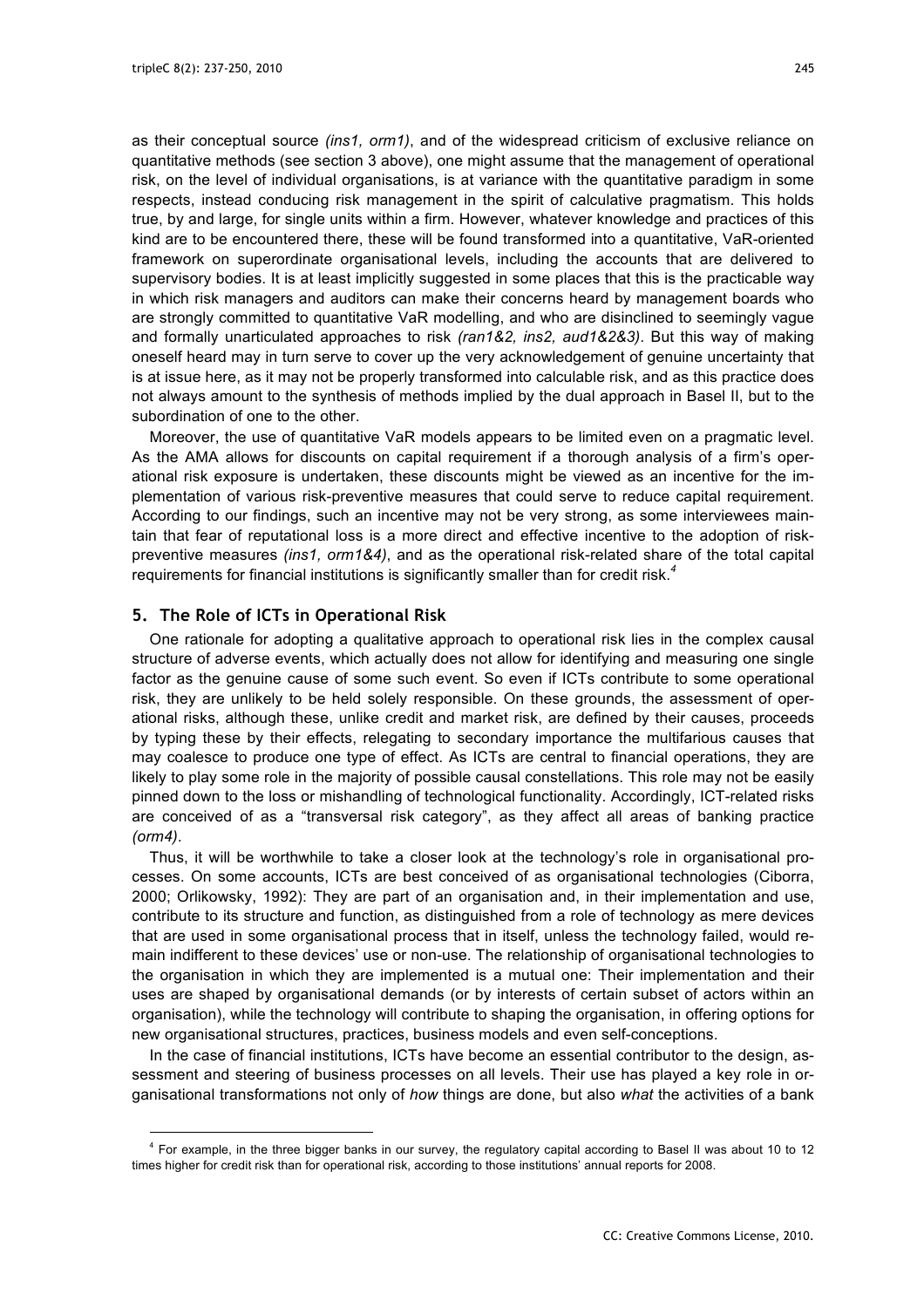ultimately are. This observation is not limited to the fairly obvious case of the invention of new financial products, which, for matters of speed or complexity, would not be deliverable at all, or could not properly function, without the support of ICTs. As examples of that foundational role of ICTs to contemporary banking practice, wholesale transaction systems are cited in our interviews, alongside with computerised clearing house operations via equity trading systems, or the international S.W.I.F.T. network for electronic transfer of funds, and, of course, the common in-house systems, networks and databases.

One side of this essential role of ICTs – arguably the more obvious one – lies in the dependency of all organisational processes on the presence, adequate design and proper functioning of an array of complex systems. Any failure of some such system will grind virtually all operations within the bank to a halt *(orm1)*. One implication of the increasing reliance on ICTs that is being observed by some interviewees is the transition from a high frequency of minor loss events, mostly caused by human error, to a potential for rare loss events of significant magnitude *(orm1&2)*. In the worst case, an enduring failure of critical elements of ICT infrastructure would quickly result in the firm's extinction, with 48 hours being indicated as the maximum period survivable *(ins1&2&4)*. However, as some interviewees remark, such an enduring large-scale failure, although being imaginable, is fairly improbable *(ins1, sup1)*. Technical and, under certain circumstances, manual backup facilities are the ubiquitously mentioned safeguards against unlikely events of this kind in Business Continuity Management.

The other, less obvious, but equally essential role of ICTs in financial institutions lies in their contribution to the control and management of operational and other risks. In being both a source of, and a remedy against operational risks, ICTs assume a particular twofold role as organisational technologies (OeNB and FMA, 2006). This twofold role was acknowledged by some of our interviewees, mostly by auditors *(aud1&2&3, sup2)*. In their risk control function, ICTs are used as safeguards against hostile intrusion or other external events as well as they are used for surveillance of other systems or processes, for loss data collection, for the modelling of risks, in scenario analyses and in simulations of risk events. An example is found in an "incident management tool" cited by one security officer at an outsourced IT provider *(ins5)*. This tool is not an IT system itself, but an organisational tool that is only partly reliant on ICTs, while its task is to monitor and analyse incidents of ICT failure.

However, the most interesting role of ICTs in the analysis and management of operational risks is to be found in simulations of risk events, in which quantitative models are tested *(ins1&2&5, ran1)*. Such simulations are the preferred method of internal risk analysis under Basel II. The usefulness of a simulation depends on two key variables: Firstly, it is reliant on the accuracy and correctness of the underlying model, that is, the relevant properties of the event to be simulated must be unerringly selected, and they must be selected with sufficient precision. Secondly, the data that are being fed into the simulation must be, or sufficiently resemble, real-world data, and they have to match their statistical distribution. Paucity of data as well as inadequacies of the model itself will thus raise problems. As these are implications of the frequently admitted issues of deficits in quantitative knowledge and general uncertainty of knowledge respectively, simulations probably are as limited as they are important as tools of risk analysis.

In spite of their reliance on ICTs, it can be observed that financial institutions fairly seldom show willingness to become "technology leaders". They are frequently found not to be organisations that adopt and incorporate technologies at an early stage and out of their own motivation; instead, they often resort to external technological services and developments (European Central Bank, 1999). Accordingly, a coherent corporate strategy of implementing ICTs is sometimes found missing; at the same instance, the potential of such strategies is acknowledged and a correlation between maturity of the organisation and the quality of its ICT governance is claimed *(ins4, aud1&2&3, sup1)*. ICT departments find themselves relegated to an executing function, having to map user, security and other relevant requirements onto business processes that have been developed and decided upon by the management, while being confined to using or incrementally expanding the extant ICT infrastructure *(ins2&5, aud2)*.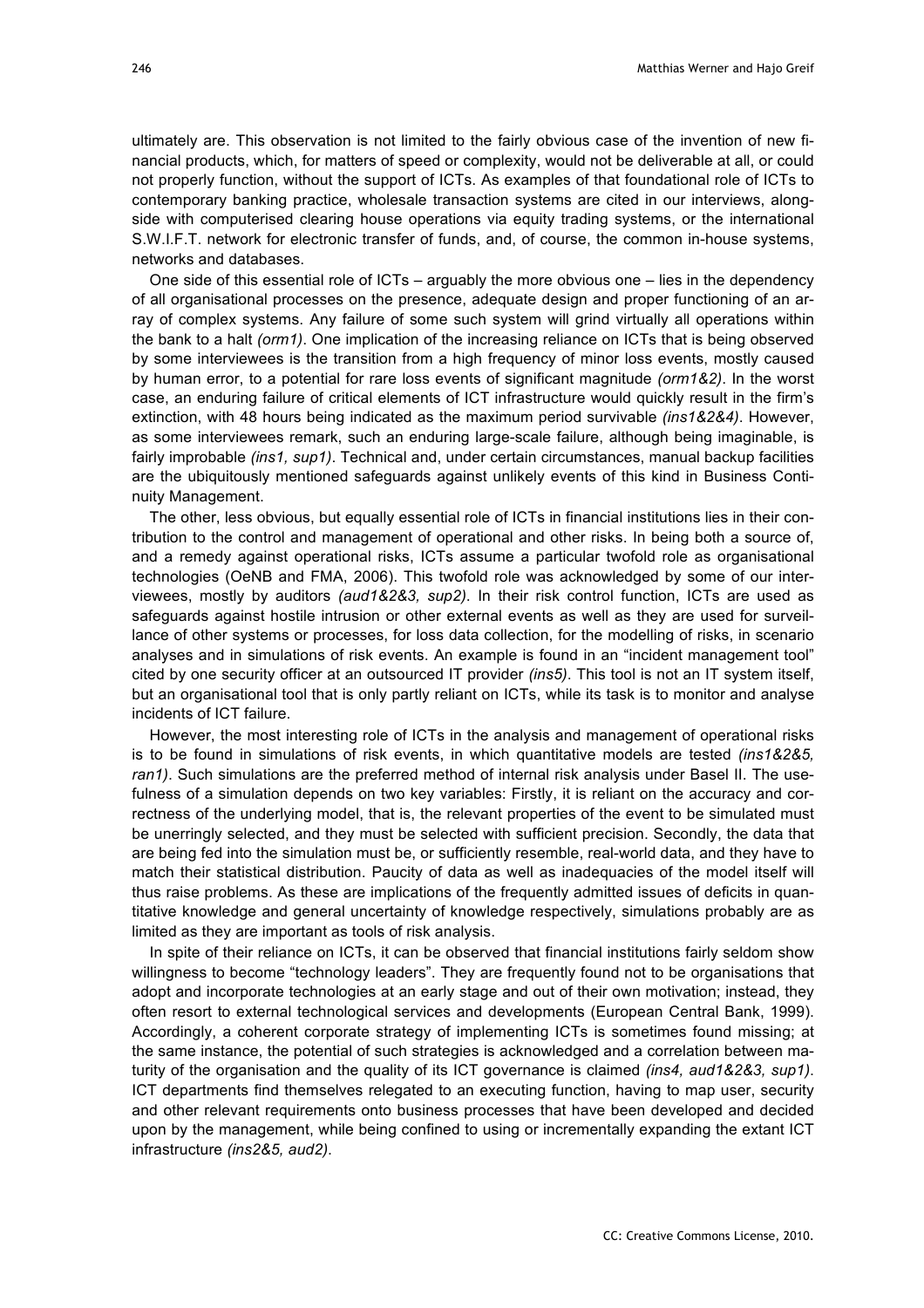The dependency of financial institutions on ICTs, if merely viewed under the aspects of technological functions and risks, may conceal a more basic dependency that is facilitated by the presence of those technologies: The operations of financial institutions more than ever depend on the timely and reliable availability of information – whether mediated by technologies or incorporated into the organisation, but most likely both. Any incongruence between the organisation's informational needs and the abilities of the technological and organisational infrastructure to deliver that information will be a source of operational risk to that organisation. The acknowledgement of this condition, and of the need of a strategic management of information and information technologies that we encountered in our study appears to be a complement to the perceptual bias towards external threats that tends to neglect risks that may arise from the failure or inadequacy of informational processes. At the same instance, the specific use of ICTs in the analysis and management of operational and other risks serves to nurture the calculative rationality that has become dominant in financial institutions during the last decades, and that has a potential for omitting important information that does not fit into this rationality: "I could not measure how [risk] aware an employee is. […] I can only match his actual behaviour against existing regulations" *(ins1)*.

# **6. Discussion**

The causes of the current crisis, on most accounts, are to be primarily located in the fields of credit and market risk. No serious attempt has been made to establish a direct causal link between the making of the meltdown and operational risks, let alone the malfunction or mishandling of computers, or deficits in organisational control over their functions. However, our study provides some insights into organisational structures and practices around ICT-related operational risk that may be instructive in terms of a more subtle linkage between ICTs, their organisational role and the crisis.

This linkage, as we have tried to show, primarily lies in the calculative rationality to which the analysis, management and governance of operational and other risks is subject – a rationality that either misses out or obscures one important risk category, namely that of low frequency/ high magnitude risks, as these tend to cross the boundary between calculable risk and genuine uncertainty of knowledge. These risks, as was highlighted in a number of our interviews, are best captured by means of seasoned, common-sense-based judgment that is firmly rooted in its specific context. Such judgment however is limited, on one hand, by a bias towards external hazards and away from possible adverse effects from one's own firm's or unit's activities. On the other hand, such judgment was found being fitted into a quantitative-statistical framework that allows for generalisation and computation. The use of ICTs as organisational technologies apparently caters to this process – while coherent, corporate-level strategies of using ICTs as organisational technologies were found missing at times, thus making them a possible source of operational risk. The drive towards transforming uncertainty into calculable, computable risk has a variety of rationales – which are justified not on epistemical, let alone technological, but on organisational and political grounds.

Indeed, the entire discipline of financial economics may be cited as an example of a double transition from unanalysed and informal practice based on intuition and subjective experience to scientific models as the drivers of behaviour on the market, or, put differently, from markets as "bull rings into today's quantitative powerhouses" (Carr, 2009, p. 10), and from governmental bodies to the market as the locus of risk governance. These developments are to be seen in conjunction, as the standardisation of measurement methods used by the financial institutions themselves is part of a strategy of bringing regulation closer to the logic and practices of the market (Power, 2007, pp. 71- 75).

Not only have these developments changed the overall practices of financial institutions, they also have transformed the modes of interaction on the market. By virtue of the scale and scope of activities of financial institutions expanding to a point where even their core activities are distributed internationally, and by virtue of the international financial markets growing more homogeneous in and through trading practice, the means of setting the standards of regulation were wrested from the hands of national governments and relocated in international institutions closer to the market – such as the Basel Committee on Banking Supervision. On these grounds, standardised, quantita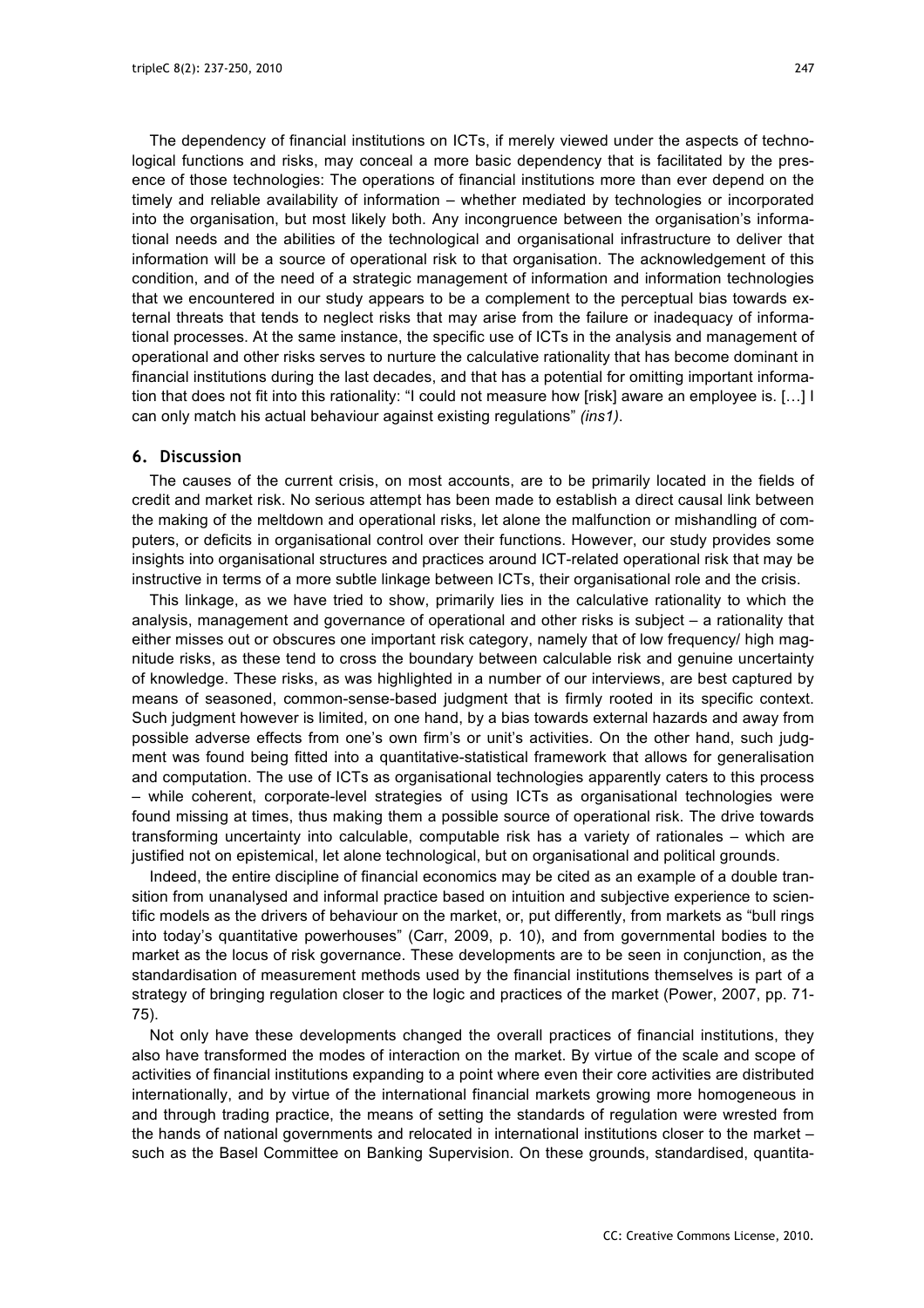tive, comparable and computable models of market behaviour became the preferred means of regulating behaviour on the market, being placed within the mode of governance of a transgovernmental, internationally valid regulatory framework that does prescribe aims of good governance, while outlining the means to those ends only on a general level. In consequence, banking regulation practically depends on the risk figures and risk management operations of the banks themselves.

In the course of the current crisis, steps have been taken towards a stricter scrutiny and guidance of market participants' behaviours. Such steps are articulated in the Revisions to the Basel II Market Risk Framework (Basel Committee on Banking Supervision, 2009).<sup>5</sup> The current developments clearly demonstrate that capital requirements cannot be deemed equivalent to capital adequacy in the literal sense, that is, to the amount of capital the bank needs to withhold in order to actually compensate for losses incurred. Instead, the differential assignment of capital requirement in proportion to risk exposure is meant to function as an incentive to improve risk management. According to our findings, not much of an incentive effect of this kind is being perceived by our subjects, whereas other factors, such as reputation, are considered more effective in this regard. This observation holds at least for the field of operational risk, given the relatively small share of regulatory capital allocated to it (see section 4 above).

In order to better analyse and prevent low probability/ high magnitude risk events of the kind that served to produce such massive losses as the ones experienced during the latest crisis, the Basel II revision includes proposals on how to make VaR models more sensitive to extreme risks by supplementing them with stress tests. More precisely, a "stressed value at risk" shall be calculated by recourse to historical data from periods of significant stress. While the calculatory framework of VaR modelling, and thus the quantitative paradigm, is left intact, the problem of tail risks shall thus be integrated. In conjunction with the new requirements for accounting for specific risks that are proposed in the same document, this measure may serve to mitigate one potential effect of the growing refinement of modern finance (Carr, 2009): the "trading away" of specific risks, which makes the centre of the VaR distribution appear safer – at the cost of "trading in" new low probability/ high magnitude risks that invariably serve to fatten the tails.

Quantitative categories, such as Value at Risk, have created new possibilities of interaction and control, by means of an apparently high degree of standardisation and comparability, thereby, first and foremost, serving a function of risk communication (Power, 2007). At the same instance, it appears that VaR models not only are deficient at actually measuring risks, but, in the worst case, are used to pretend to convey information about risk while actually concealing it. Exclusive reliance on quantitative indicators in risk management may ultimately turn out to be an operational risk in itself – a judgment brought forward by calculative pragmatists in the debates about the adequate design of operational risk management structures (Power, 2007, pp. 119-121).

This argument gains particular significance in the field of operational risk, where the modes and methods of quantification are not as clearly defined and standardised as in credit and market risk. Conversely, the strong reliance on, and apparent failure of, VaR models within these latter fields in predicting and helping to prevent the current turmoil may serve to make an additional case for a more pragmatic, and probably even more sceptic approach to the calculation and computation of risk. Even if the models actually conveyed information, their implementation in practice, for the way in which these models purport to represent risks, and for the way in which they are used in risk management, may have altered the reality they were supposed to represent (MacKenzie, 2006). In relative independence of the possible failure of VaR models, the standardisation of risk measurement and management that bears on these models may have contributed to cumulative adverse effects when conditions obtained that had not been included in the models, but that were partly induced by them.

<sup>-&</sup>lt;br>5  $5$  These revisions are introduced and commented in http://www.bis.org/publ/bcbs158.htm, last accessed May 21 $st$ , 2010.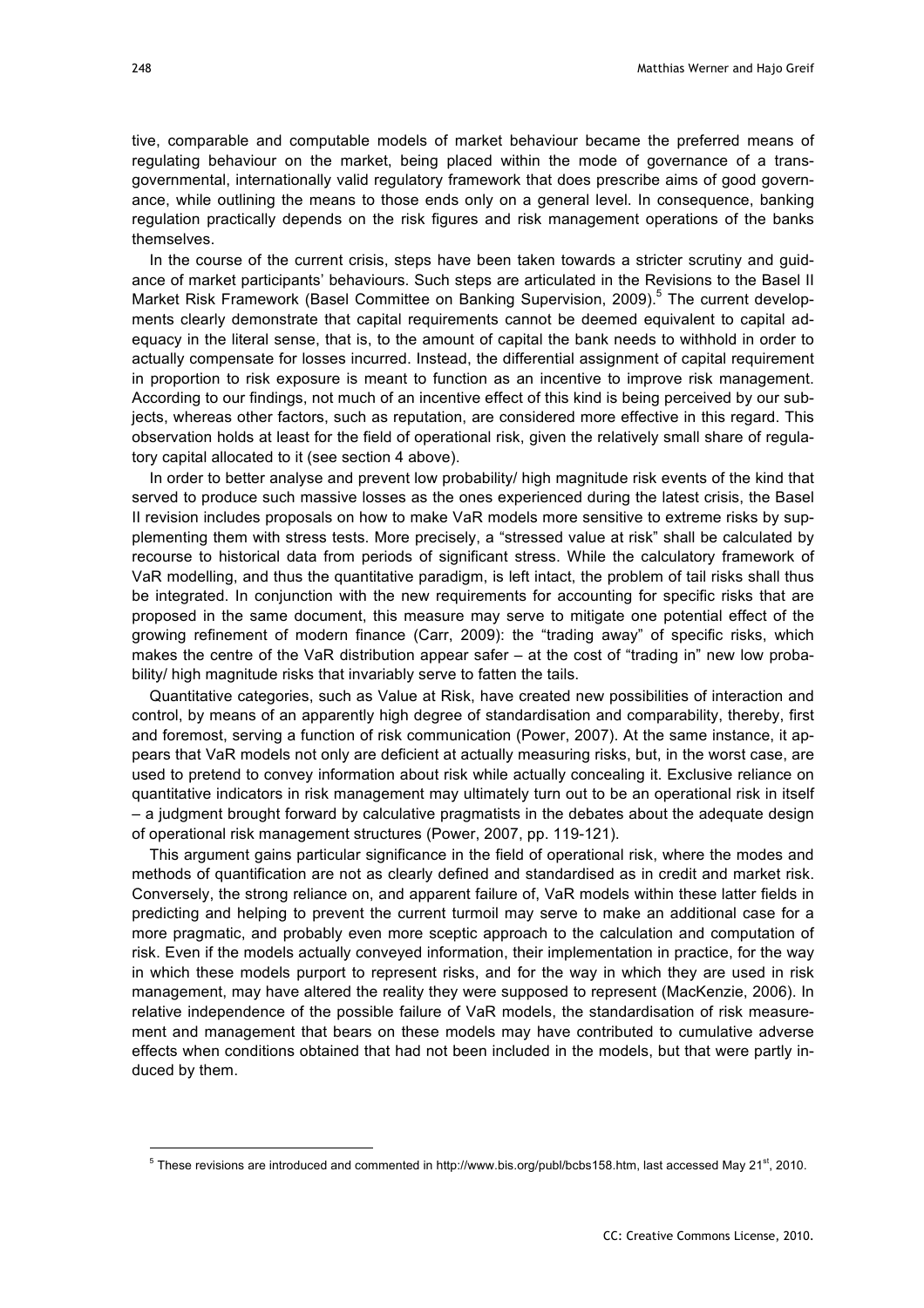### **7. Conclusion**

We would like to conclude with an observation of a somewhat ironical situation: The debates about the analysis and management of operational risk oriented themselves towards the already established and fairly standardised quantitative credit and market risk models. Both in our interviews and in the literature, the field of credit risk is frequently characterised as a field in which quantitative-statistical methods of risk analysis could perform their tasks more effectively than in operational risk, as there are more elaborated and well-rehearsed sets of methods in use, and as there are more comprehensive data collections available. Accordingly, it would seem as if the problems with quantitative methods in operational risk management were mere teething troubles of a newly established field. The current crisis however suggests that the promise of transforming uncertainties into well-calculable and controllable risks has lost much of its credibility. The widespread observations about the failure of quantitative models, in conjunction with our findings about the perception and acknowledgement of uncertainty in the field of operational risk, suggest that risk policies in all fields might be well advised to take the fact of uncertainty more serious. After all, if Knight was right to assume that uncertainty is the very precondition of profit, then there will either be no profit if all uncertainty can be transformed into calculable and computable risk, so trying to gain from that transformation has been a vain effort all along – or there is no such transformation in the first place.

#### **References**

- Basel Committee on Banking Supervision (2001a). Operational Risk. Supporting Document to the New Basel Capital Accord. Basel: Bank for International Settlements.
- Basel Committee on Banking Supervision (2001b). Working Paper on the Regulatory Treatment of Operational Risk. Basel: Bank for International Settlements.
- Basel Committee on Banking Supervision (2003a). Operational Risk Transfer Across Financial Sectors. Basel: Bank for International Settlements.
- Basel Committee on Banking Supervision (2003b). Sound Practices for the Management and Supervision of Operational Risks Basel: Bank for International Settlements.
- Basel Committee on Banking Supervision (2006). International Convergence of Capital Measurement and Capital Standards. A Revised Framework. Basel: Bank for International Settlements.
- Basel Committee on Banking Supervision (2009). Revisions to the Basel II Market Risk Framework. Basel: Bank for International Settlements.
- Beck, U. (1986). *Risikogesellschaft. Auf dem Weg in eine andere Moderne*. Frankfurt: Suhrkamp.
- Bogner, A., Littig, B., & Menz, W. (Eds.). (2005). *Das Experteninterview: Theorie, Methode, Anwendung* (2nd ed.). Wiesbaden: VS Verlag für Sozialwissenschaften.
- Carnap, R. (1945). The Two Concepts of Probability. *Philosophy and Phenomenological Research, 5*, 513-532.
- Carr, E. (2009, January 24th). Greed and Fear. A Special Report on the Future of Finance. *The Economist, 390,* 1-10.
- Ciborra, C. (Ed.). (2000). *From Control to Drift. The Dynamics of Corporate Information Infrastructures*. Oxford: Oxford University Press.
- Drummond, H. (2003). Did Nick Leeson Have an Accomplice? The Role of Information Technology in the Collapse of Barings Bank. *Journal of Information Technology, 18*, 93-101.
- European Central Bank (1999). *The Effects of Technology on the EU Banking Systems*: Frankfurt: European Central Bank. Flick, U., von Kardorff, E., & Steinke, I. (Eds.). (2003). *Qualitative Forschung. Ein Handbuch*. Reinbek: Rowohlt.
- Furbush, D. (1989). Program Trading and Price Movement: Evidence from the October 1987 Market Crash. *Financial Management, 18*, 68-83.
- Gigerenzer, G., Swijtink, Z., Porter, T., Daston, L., Beatty, J., & Krüger, L. (1989). *The Empire of Chance: How Probability Changed Science and Everyday Life*. Cambridge/New York: Cambridge University Press.
- Hacking, I. (2006). *The Emergence of Probability: A Philosophical Study of Early Ideas about Probability, Induction,and Statistical Inference* (2nd ed.). Cambridge/New York: Cambridge University Press.
- Hechenblaikner, A. (2006). *Operational Risk in Banken: eine methodenkritische Analyse der Messung von IT-Risiken*. Wiesbaden: Deutscher Universitäts-Verlag.
- Holzer, B., & Millo, Y. (2005). From Risks to Second-Order Dangers in Financial Markets: Unintended Consequences of Risk Management Systems. *New Political Economy, 10*(2), 223-245.
- Knight, F. H. (1921). *Risk, Uncertainty and Profit* (Dover 2006 reprint ed.). Boston/New York: Houghton Mifflin.